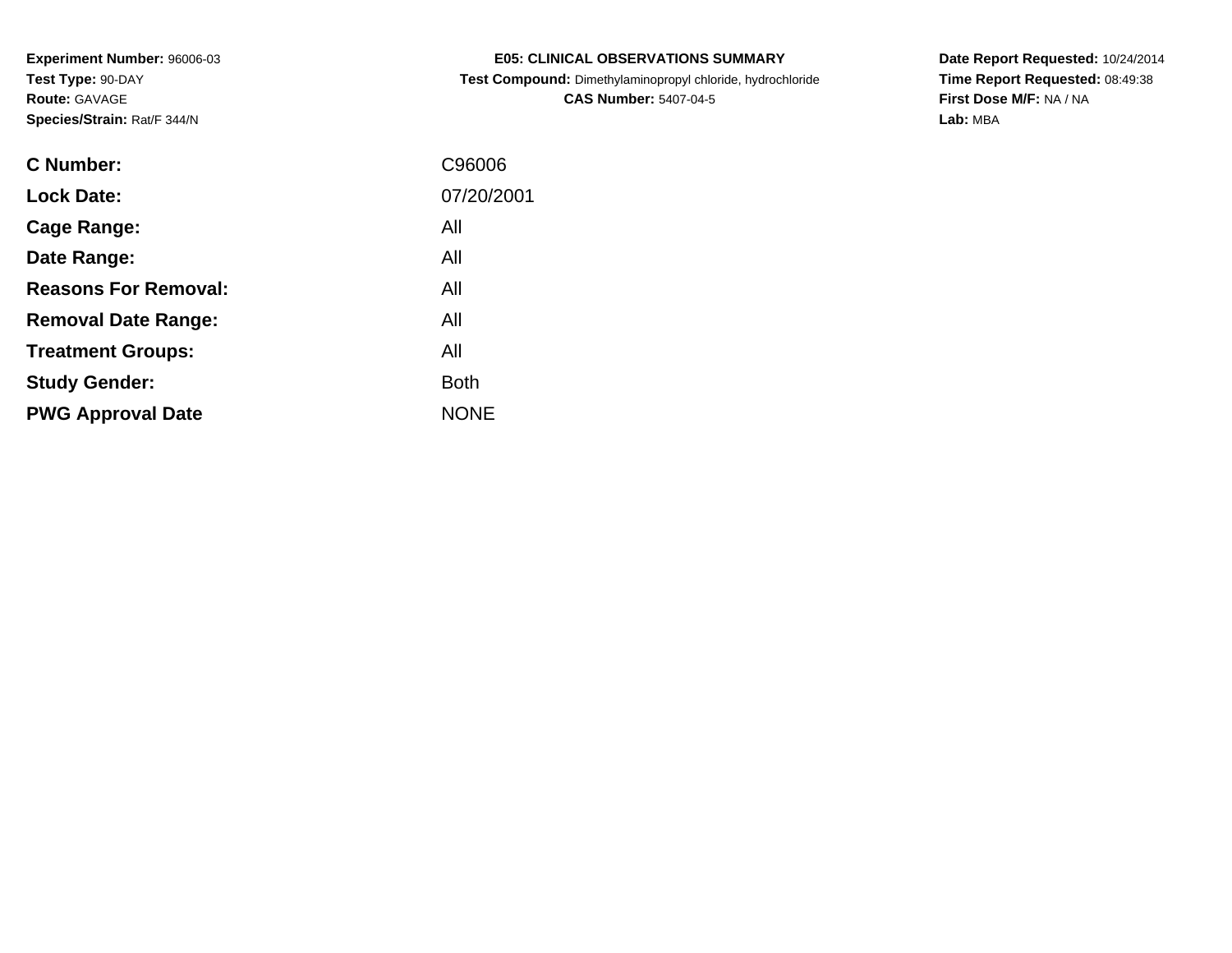**SEX :MALE WEEK: 2**

#### **E05: CLINICAL OBSERVATIONS SUMMARY**

## **Test Compound:** Dimethylaminopropyl chloride, hydrochloride

## **CAS Number:** 5407-04-5

**Date Report Requested:** 10/24/2014**Time Report Requested:** 08:49:38**First Dose M/F:** NA / NA**Lab:** MBA

| <b>OBSERVATIONS</b>    | <b>VEHICLE CONTROL</b> |        | 100             | <b>MG/KG</b> |                 | <b>MG/KG</b><br>200 |                 | <b>MG/KG</b><br>400 |  |
|------------------------|------------------------|--------|-----------------|--------------|-----------------|---------------------|-----------------|---------------------|--|
|                        | <b>CURRENT*</b>        | TOTAL+ | <b>CURRENT*</b> | TOTAL+       | <b>CURRENT*</b> | TOTAL+              | <b>CURRENT*</b> | TOTAL+              |  |
| Abnormal Breathing     | 0/0                    | 0/10   | 0/0             | 0/10         | 0/0             | 1/10                | 0/0             | 2/10                |  |
|                        |                        |        |                 |              |                 | DAY <sub>1</sub>    |                 | DAY <sub>1</sub>    |  |
| <b>Clonic Seizures</b> | 0/0                    | 0/10   | 0/0             | 0/10         | 0/0             | 0/10                | 0/0             | 1/10                |  |
|                        |                        |        |                 |              |                 |                     |                 | DAY <sub>1</sub>    |  |
| Lethargic              | 0/0                    | 0/10   | 0/0             | 0/10         | 0/0             | 1/10                | 0/0             | 2/10                |  |
|                        |                        |        |                 |              |                 | DAY <sub>1</sub>    |                 | DAY <sub>1</sub>    |  |

\* ANIMALS WITH OBSERVATION IN CURRENT PERIOD / TOTAL ANIMALS OBSERVED IN CURRENT PERIOD (WITHIN 7 DAYS OF RUN DATE)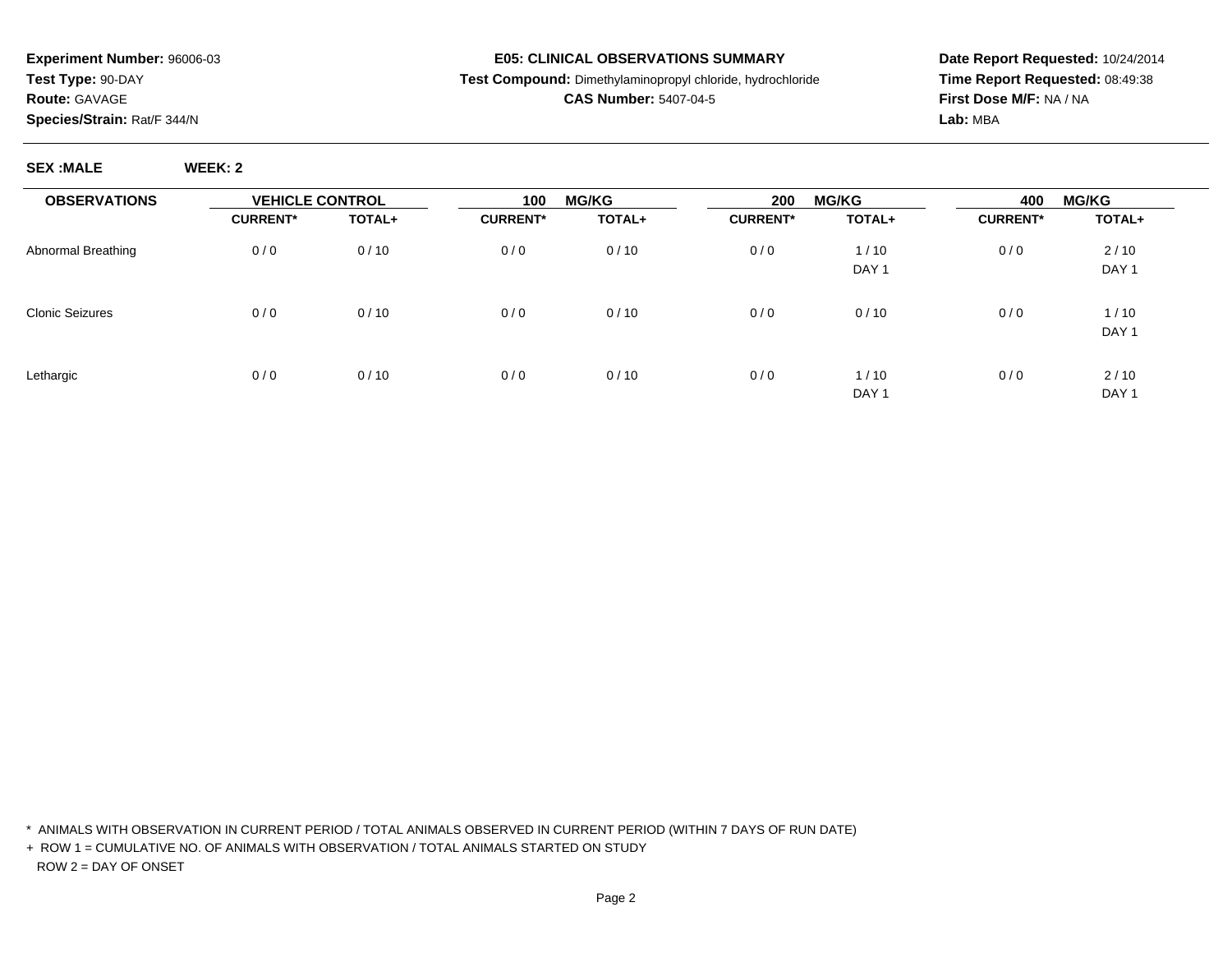#### **E05: CLINICAL OBSERVATIONS SUMMARY**

**Test Compound:** Dimethylaminopropyl chloride, hydrochloride

## **CAS Number:** 5407-04-5

**Date Report Requested:** 10/24/2014**Time Report Requested:** 08:49:38**First Dose M/F:** NA / NA**Lab:** MBA

**SEX :MALE WEEK: 2**

| <b>OBSERVATIONS</b>    | <b>MG/KG</b><br>800 |                  | 1000            | <b>MG/KG</b>     |                 | <b>CONTROL SPECIAL</b> |                 | <b>100MG/KGSPECIAL</b> |
|------------------------|---------------------|------------------|-----------------|------------------|-----------------|------------------------|-----------------|------------------------|
|                        | <b>CURRENT*</b>     | TOTAL+           | <b>CURRENT*</b> | TOTAL+           | <b>CURRENT*</b> | TOTAL+                 | <b>CURRENT*</b> | TOTAL+                 |
| Abnormal Breathing     | 0/0                 | 2/10             | 0/0             | 2/10             | 0/0             | 0/10                   | 0/0             | 0/10                   |
|                        |                     | DAY <sub>1</sub> |                 | DAY <sub>1</sub> |                 |                        |                 |                        |
| <b>Clonic Seizures</b> | 0/0                 | 1/10             | 0/0             | 2/10             | 0/0             | 0/10                   | 0/0             | 0/10                   |
|                        |                     | DAY <sub>1</sub> |                 | DAY <sub>1</sub> |                 |                        |                 |                        |
| Lethargic              | 0/0                 | 2/10             | 0/0             | 2/10             | 0/0             | 0/10                   | 0/0             | 0/10                   |
|                        |                     | DAY <sub>1</sub> |                 | DAY <sub>1</sub> |                 |                        |                 |                        |

\* ANIMALS WITH OBSERVATION IN CURRENT PERIOD / TOTAL ANIMALS OBSERVED IN CURRENT PERIOD (WITHIN 7 DAYS OF RUN DATE)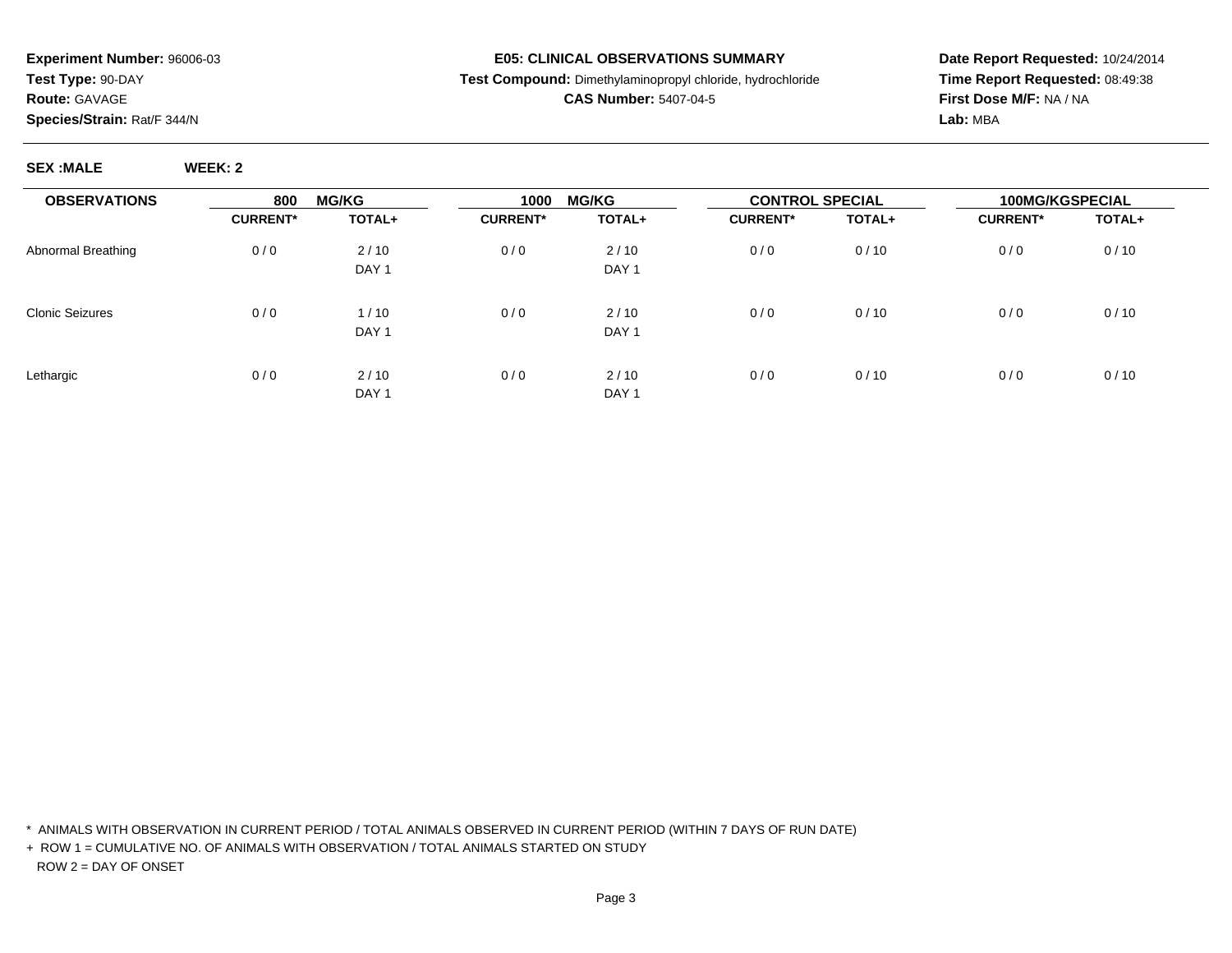### **E05: CLINICAL OBSERVATIONS SUMMARY**

**Test Compound:** Dimethylaminopropyl chloride, hydrochloride

## **CAS Number:** 5407-04-5

**Date Report Requested:** 10/24/2014**Time Report Requested:** 08:49:38**First Dose M/F:** NA / NA**Lab:** MBA

**SEX :MALE WEEK: 2**

| <b>OBSERVATIONS</b>    | 200MG/KGSPECIAL |        | 400MG/KGSPECIAL |        | 800MG/KGSPECIAL |        | 1000MG/KSPECIAL |        |
|------------------------|-----------------|--------|-----------------|--------|-----------------|--------|-----------------|--------|
|                        | <b>CURRENT*</b> | TOTAL+ | <b>CURRENT*</b> | TOTAL+ | <b>CURRENT*</b> | TOTAL+ | <b>CURRENT*</b> | TOTAL+ |
| Abnormal Breathing     | 0/0             | 0/10   | 0/0             | 0/10   | 0/0             | 0/10   | 0/0             | 0/10   |
| <b>Clonic Seizures</b> | 0/0             | 0/10   | 0/0             | 0/10   | 0/0             | 0/10   | 0/0             | 0/10   |
| Lethargic              | 0/0             | 0/10   | 0/0             | 0/10   | 0/0             | 0/10   | 0/0             | 0/10   |

\* ANIMALS WITH OBSERVATION IN CURRENT PERIOD / TOTAL ANIMALS OBSERVED IN CURRENT PERIOD (WITHIN 7 DAYS OF RUN DATE)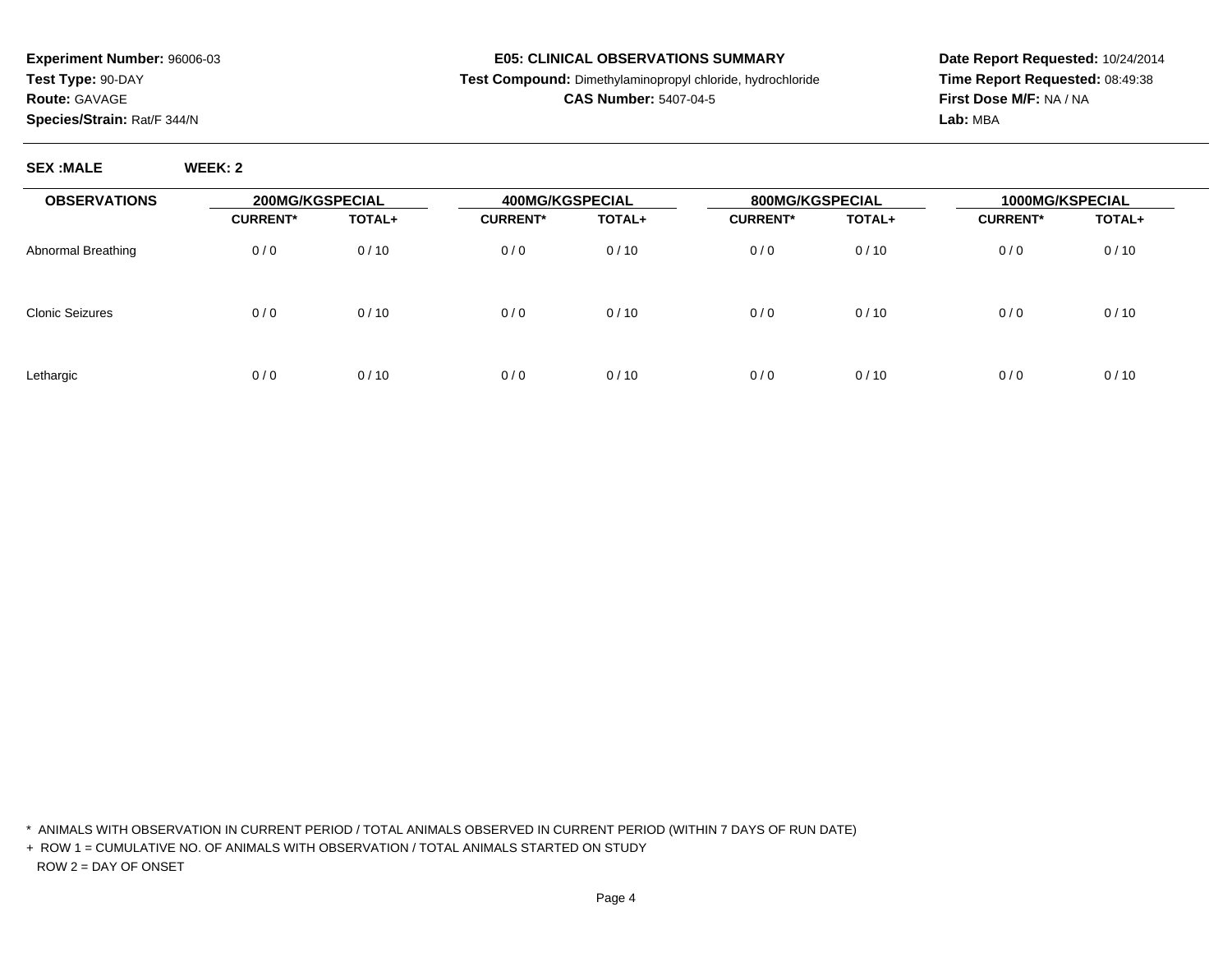### **E05: CLINICAL OBSERVATIONS SUMMARY**

 **Test Compound:** Dimethylaminopropyl chloride, hydrochloride**CAS Number:** 5407-04-5

\*\*\*END OF MALE DATA\*\*\*

**Date Report Requested:** 10/24/2014**Time Report Requested:** 08:49:38**First Dose M/F:** NA / NA**Lab:** MBA

\* ANIMALS WITH OBSERVATION IN CURRENT PERIOD / TOTAL ANIMALS OBSERVED IN CURRENT PERIOD (WITHIN 7 DAYS OF RUN DATE)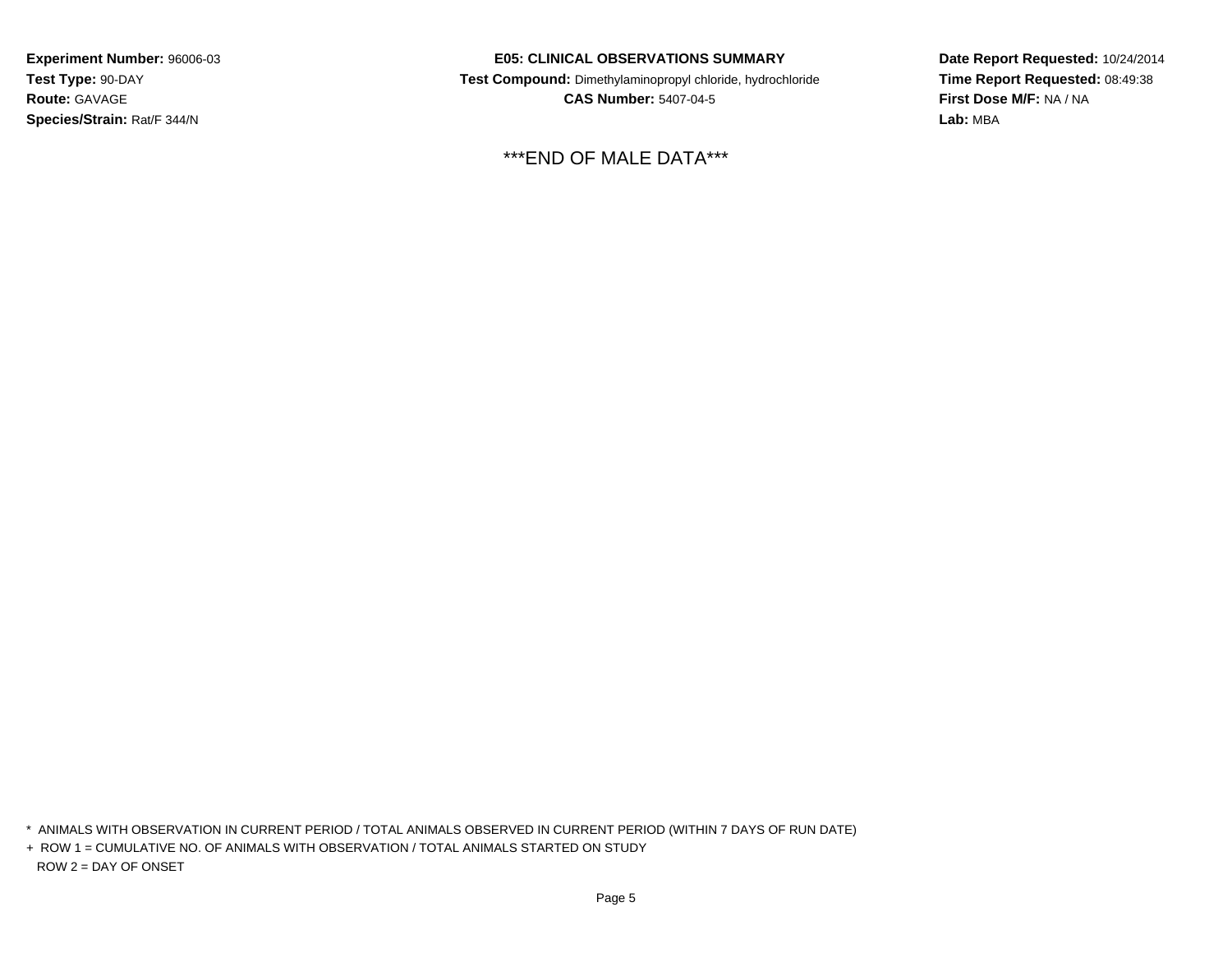#### **E05: CLINICAL OBSERVATIONS SUMMARY**

## **Test Compound:** Dimethylaminopropyl chloride, hydrochloride

## **CAS Number:** 5407-04-5

**Date Report Requested:** 10/24/2014**Time Report Requested:** 08:49:38**First Dose M/F:** NA / NA**Lab:** MBA

| <b>OBSERVATIONS</b>    | <b>VEHICLE CONTROL</b> |        | 100             | <b>MG/KG</b> |                 | <b>MG/KG</b><br>200 |                 | <b>MG/KG</b>     |
|------------------------|------------------------|--------|-----------------|--------------|-----------------|---------------------|-----------------|------------------|
|                        | <b>CURRENT*</b>        | TOTAL+ | <b>CURRENT*</b> | TOTAL+       | <b>CURRENT*</b> | TOTAL+              | <b>CURRENT*</b> | TOTAL+           |
| Abnormal Breathing     | 0/0                    | 0/20   | 0/0             | 0/20         | 0/0             | 5/20                | 0/0             | 10/20            |
|                        |                        |        |                 |              |                 | DAY <sub>1</sub>    |                 | DAY <sub>1</sub> |
| <b>Clonic Seizures</b> | 0/0                    | 0/20   | 0/0             | 0/20         | 0/0             | 1/20                | 0/0             | 6/20             |
|                        |                        |        |                 |              |                 | DAY <sub>1</sub>    |                 | DAY <sub>1</sub> |
| Lethargic              | 0/0                    | 0/20   | 0/0             | 0/20         | 0/0             | 5/20                | 0/0             | 10/20            |
|                        |                        |        |                 |              |                 | DAY <sub>1</sub>    |                 | DAY <sub>1</sub> |

\* ANIMALS WITH OBSERVATION IN CURRENT PERIOD / TOTAL ANIMALS OBSERVED IN CURRENT PERIOD (WITHIN 7 DAYS OF RUN DATE)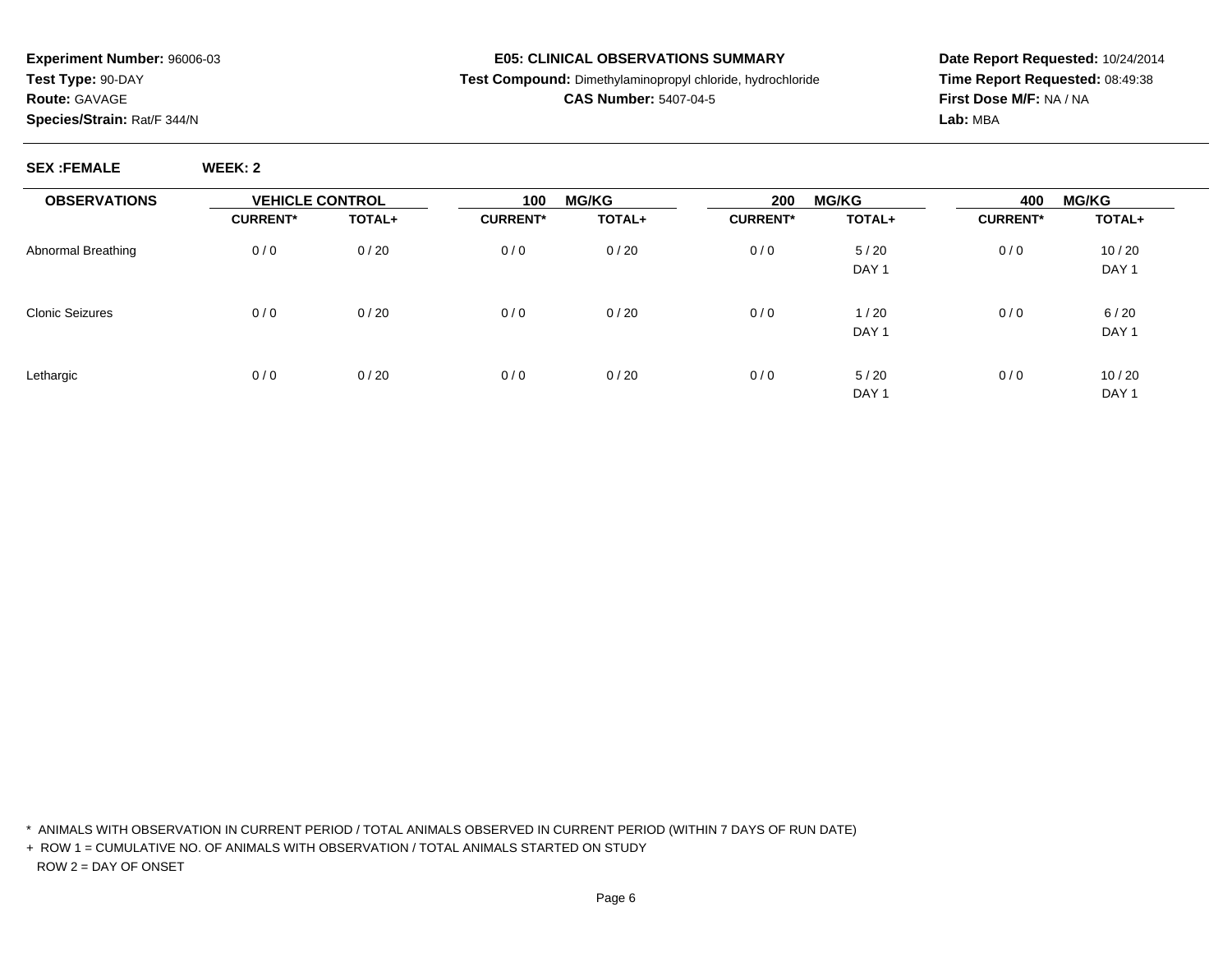#### **E05: CLINICAL OBSERVATIONS SUMMARY**

## **Test Compound:** Dimethylaminopropyl chloride, hydrochloride

## **CAS Number:** 5407-04-5

**Date Report Requested:** 10/24/2014**Time Report Requested:** 08:49:39**First Dose M/F:** NA / NA**Lab:** MBA

**SEX :FEMALE WEEK: 2**

| <b>OBSERVATIONS</b> | 800             | <b>MG/KG</b>              | 1000            | <b>MG/KG</b>             | <b>VEHICLE CONTROL</b> |        | 100             | <b>MG/KG</b> |  |
|---------------------|-----------------|---------------------------|-----------------|--------------------------|------------------------|--------|-----------------|--------------|--|
|                     | <b>CURRENT*</b> | TOTAL+                    | <b>CURRENT*</b> | TOTAL+                   | <b>CURRENT*</b>        | TOTAL+ | <b>CURRENT*</b> | TOTAL+       |  |
| Abnormal Breathing  | 0/0             | 10/20<br>DAY <sub>1</sub> | 0/0             | 9/20<br>DAY <sub>1</sub> | 0/0                    | 0/20   | 0/0             | 0/20         |  |
| Clonic Seizures     | 0/0             | 9/20<br>DAY <sub>1</sub>  | 0/0             | 9/20<br>DAY <sub>1</sub> | 0/0                    | 0/20   | 0/0             | 0/20         |  |
| Lethargic           | 0/0             | 10/20<br>DAY <sub>1</sub> | 0/0             | 9/20<br>DAY <sub>1</sub> | 0/0                    | 0/20   | 0/0             | 0/20         |  |

\* ANIMALS WITH OBSERVATION IN CURRENT PERIOD / TOTAL ANIMALS OBSERVED IN CURRENT PERIOD (WITHIN 7 DAYS OF RUN DATE)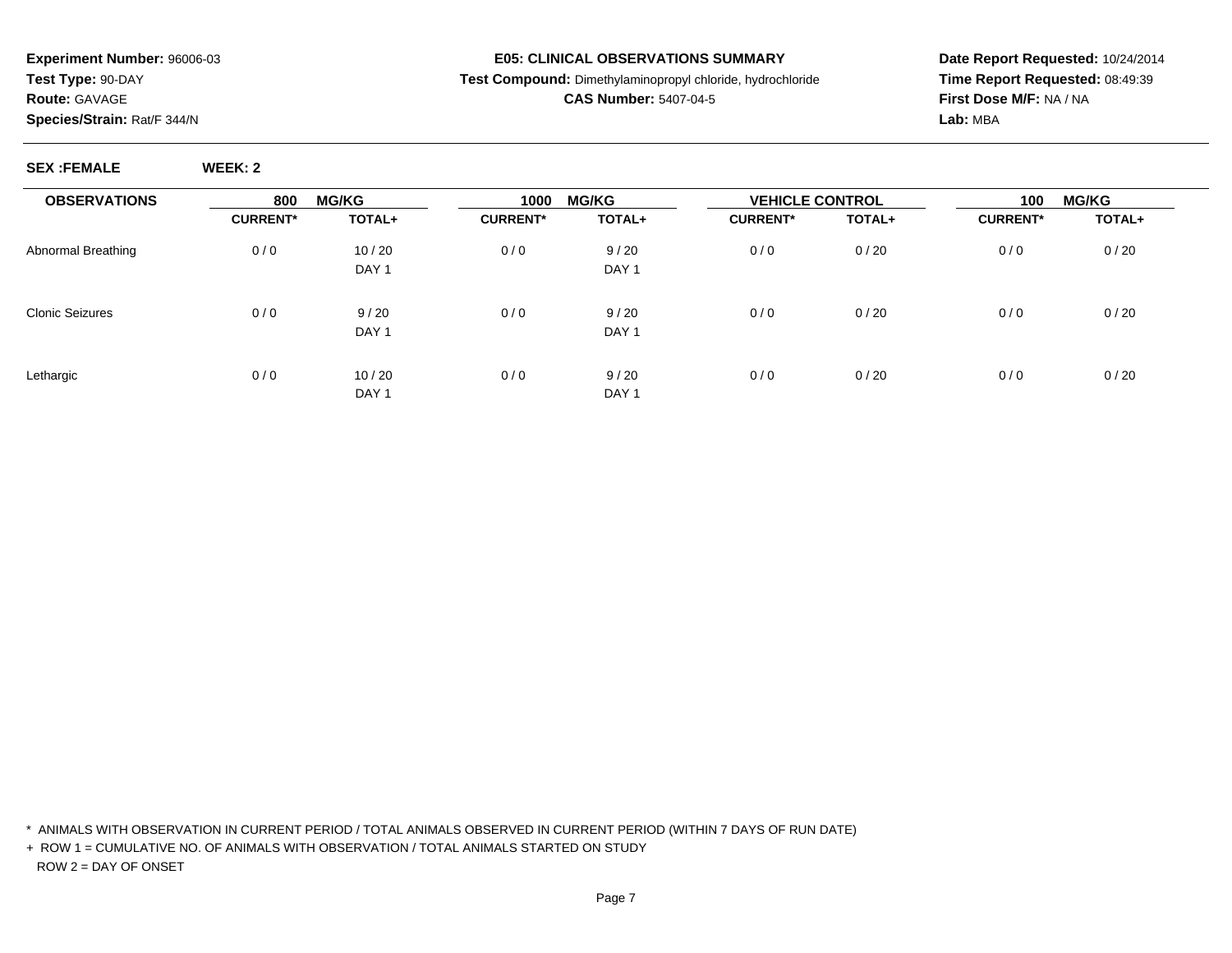#### **E05: CLINICAL OBSERVATIONS SUMMARY**

**Test Compound:** Dimethylaminopropyl chloride, hydrochloride

## **CAS Number:** 5407-04-5

**Date Report Requested:** 10/24/2014**Time Report Requested:** 08:49:39**First Dose M/F:** NA / NA**Lab:** MBA

**SEX :FEMALE WEEK: 2**

| <b>OBSERVATIONS</b> | 200             | <b>MG/KG</b>     | 400             | <b>MG/KG</b>     | 800             | <b>MG/KG</b>     | 1000            | <b>MG/KG</b>     |
|---------------------|-----------------|------------------|-----------------|------------------|-----------------|------------------|-----------------|------------------|
|                     | <b>CURRENT*</b> | TOTAL+           | <b>CURRENT*</b> | TOTAL+           | <b>CURRENT*</b> | TOTAL+           | <b>CURRENT*</b> | TOTAL+           |
| Abnormal Breathing  | 0/0             | 5/20             | 0/0             | 10/20            | 0/0             | 10/20            | 0/0             | 9/20             |
|                     |                 | DAY <sub>1</sub> |                 | DAY 1            |                 | DAY <sub>1</sub> |                 | DAY <sub>1</sub> |
| Clonic Seizures     | 0/0             | 1/20             | 0/0             | 6/20             | 0/0             | 9/20             | 0/0             | 9/20             |
|                     |                 | DAY <sub>1</sub> |                 | DAY <sub>1</sub> |                 | DAY <sub>1</sub> |                 | DAY <sub>1</sub> |
| Lethargic           | 0/0             | 5/20             | 0/0             | 10/20            | 0/0             | 10/20            | 0/0             | 9/20             |
|                     |                 | DAY <sub>1</sub> |                 | DAY <sub>1</sub> |                 | DAY <sub>1</sub> |                 | DAY <sub>1</sub> |

\* ANIMALS WITH OBSERVATION IN CURRENT PERIOD / TOTAL ANIMALS OBSERVED IN CURRENT PERIOD (WITHIN 7 DAYS OF RUN DATE)